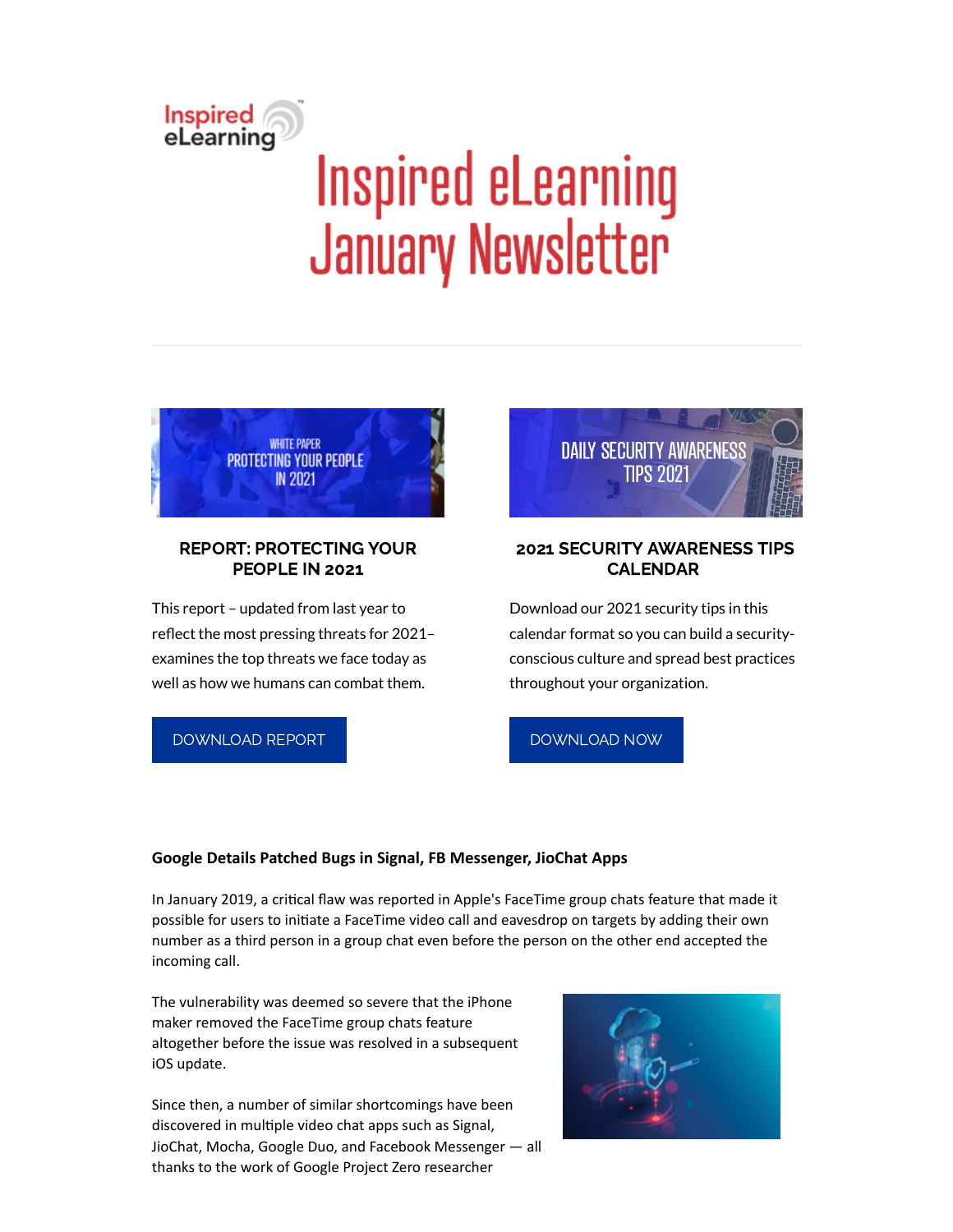Natalie Silvanovich.

"While [the Group FaceTime] bug was soon fixed, the fact that such a serious and easy to reach vulnerability had occurred due to a logic bug in a calling state machine  $-$  an attack scenario I had never seen considered on any platform — made me wonder whether other state machines had similar vulnerabilities as well," Silvanovich wrote in a Tuesday deep-dive of her year-long investigation.

#### **How Signaling in WebRTC Works?**

Although a majority of the messaging apps today rely on WebRTC for communication, the connections themselves are created by exchanging call set-up information using Session Description Protocol (SDP) between peers in what's called signaling, which typically works by sending an SDP offer from the caller's end, to which the callee responds with an SDP answer.

Put differently, when a user starts a WebRTC call to another user, a session description called an "offer" is created containing all the information necessary setting up a connection  $-$  the kind of media being sent, its format, the transfer protocol used, and the endpoint's IP address and port, among others. The recipient then responds with an "answer," including a description of its endpoint.

The entire process is a state machine, which indicates "where in the process of signaling the exchange of offer and answer the connection currently is."

Also included optionally as part of the offer/answer exchange is the ability of the two peers to trade SDP candidates to each other so as to negotiate the actual connection between them. It details the methods that can be used to communicate, regardless of the network topology  $-$  a WebRTC framework called Interactive Connectivity Establishment (ICE).

Once the two peers agree upon a mutually-compatible candidate, that candidate's SDP is used by each peer to construct and open a connection, through which media then begins to flow.

In this way, both devices share with one another the information needed in order to exchange audio or video over the peer-to-peer connection. But before this relay can happen, the captured media data has to be attached to the connection using a feature called tracks.

While it's expected that callee consent is ensured ahead of audio or video transmission and that no data is shared until the receiver has interacted with the application to answer the call (i.e., before adding any tracks to the connection), Silvanovich observed behavior to the contrary.

#### **Multiple Messaging Apps Affected**

Not only did the flaws in the apps allow calls to be connected without interaction from the callee, but they also potentially permitted the caller to force a callee device to transmit audio or video data.

The common root cause? Logic bugs in the signaling state machines, which Silvanovich said "are a concerning and under-investigated attack surface of video conferencing applications."

- Signal (fixed in September 2019) A audio call flaw in Signal's Android app made it possible for the caller to hear the callee's surroundings due to the fact that the app didn't check if the device receiving the connect message from the callee was the caller device.
- JioChat (fixed in July 2020) and Mocha (fixed in August 2020) Adding candidates to the offers created by Reliance JioChat and Viettel's Mocha Android apps that allowed a caller to force the target device to send audio (and video) without a user's consent. The flaws stemmed from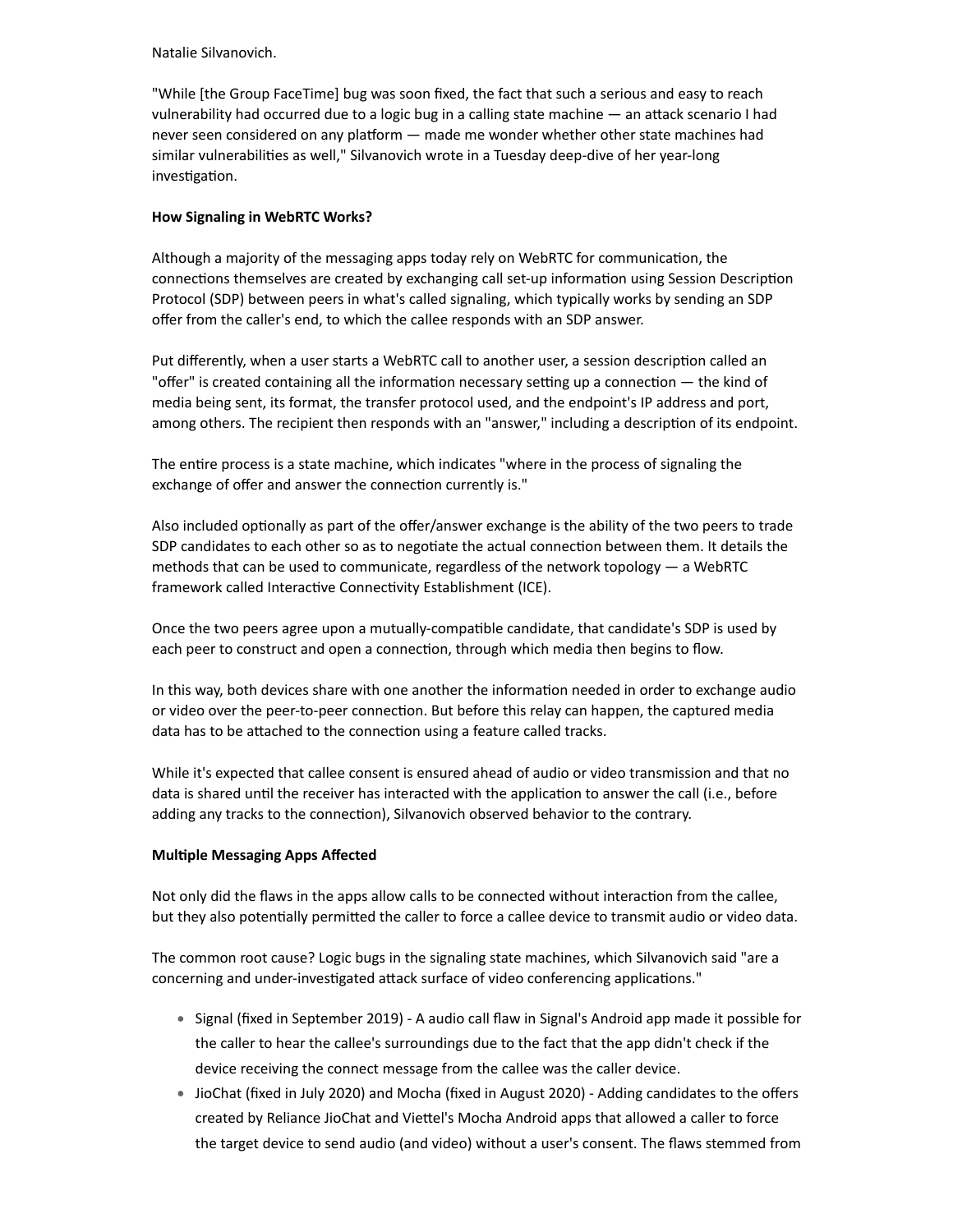the fact that the peer-to-peer connection had been set up even before the callee answered the call, thus increasing the "remote attack surface of WebRTC."

- Facebook Messenger (fixed in November 2020) A vulnerability that could have granted an attacker who is logged into the app to simultaneously initiate a call and send a specially crafted message to a target who is signed in to both the app as well as another Messenger client such as the web browser, and begin receiving audio from the callee device.
- Google Duo (fixed in December 2020) A race condition between disabling the video and setting up the connection that, in some situations, could cause the callee to leak video packets from unanswered calls.
- Other messaging apps like Telegram and Viber were found to have none of the above flaws, although Silvanovich noted that significant reverse engineering challenges when analyzing Viber made the investigation "less rigorous" than the others.

Other messaging apps like Telegram and Viber were found to have none of the above flaws, although Silvanovich noted that significant reverse engineering challenges when analyzing Viber made the investigation "less rigorous" than the others.

"The majority of calling state machines I investigated had logic vulnerabilities that allowed audio or video content to be transmitted from the callee to the caller without the callee's consent," Silvanovich concluded. "This is clearly an area that is often overlooked when securing WebRTC applications."

"The majority of the bugs did not appear to be due to developer misunderstanding of WebRTC features. Instead, they were due to errors in how the state machines are implemented. That said, a lack of awareness of these types of issues was likely a factor," she added.

"It is also concerning to note that I did not look at any group calling features of these applications, and all the vulnerabilities reported were found in peer-to-peer calls. This is an area for future work that could reveal additional problems."

This article was originally posted by The Hacker News. Read the full article [here.](https://thehackernews.com/2021/01/google-discloses-flaws-in-signal-fb.html?utm_source=feedburner&utm_medium=feed&utm_campaign=Feed%3A+TheHackersNews+%28The+Hackers+News+-+Cyber+Security+Blog%29)

#### **Hacker posts 1.9 million Pixlr user records for free on forum**

A hacker has leaked 1.9 million Pixlr user records containing information that could be used to perform targeted phishing and credential stuffing attacks.



Pixlr is a very popular and free online photo editing application with many of the same features found in a professional desktop photo editor like Photoshop. While Pixlr offers basic editing tools for free, the site also provides premium memberships that include more advanced tools, stock photos, and other features.

Over the weekend, a threat actor known as ShinyHunters shared a database for free on a hacker forum that he claims was stolen from Pixlr while he breached the 123rf stock

photo site. Pixlr and 123rf are both owned by the same company, Inmagine.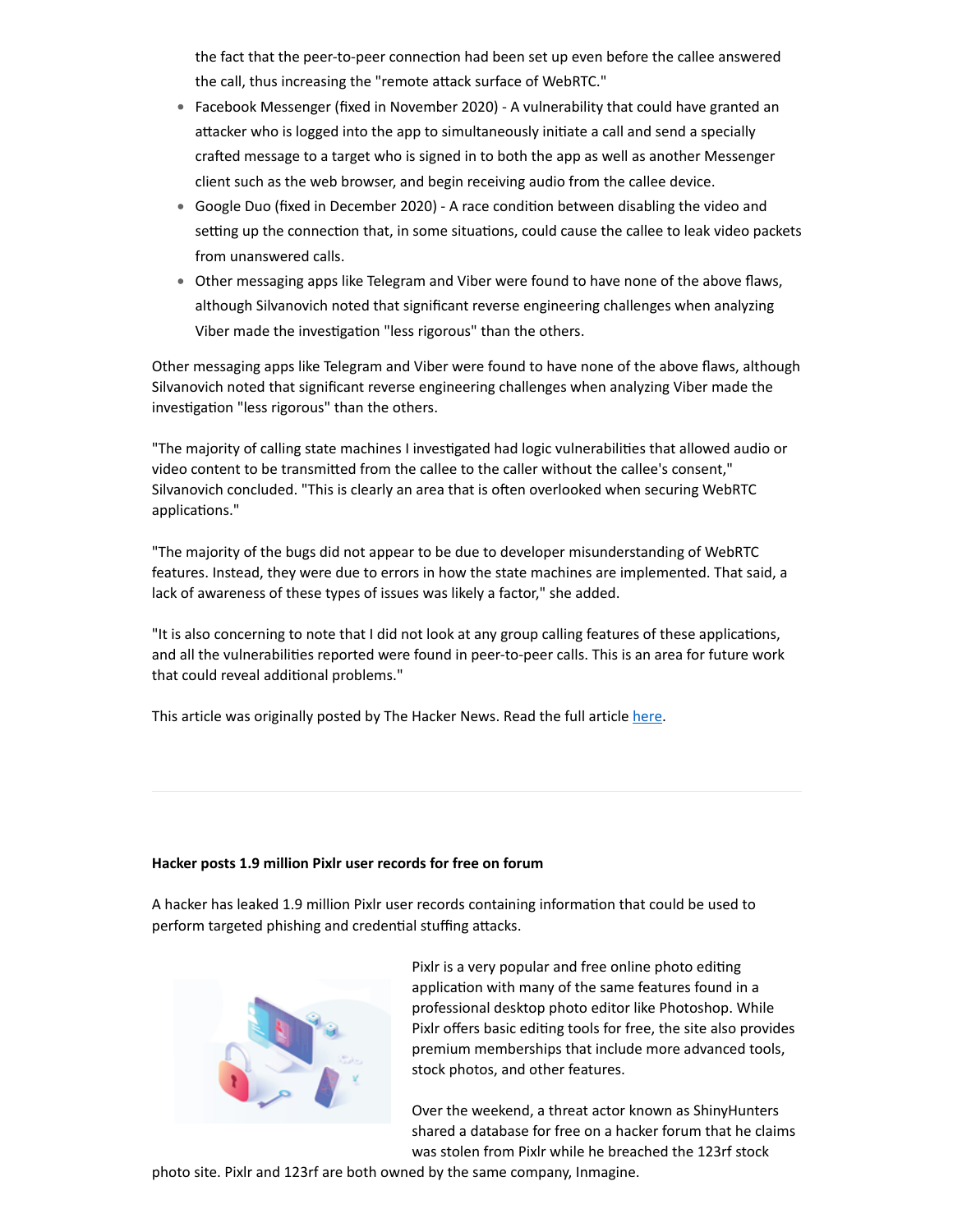ShinyHunters is a threat actor well-known for hacking into websites and selling stolen user databases in private sales or via data breach brokers. In the past, ShinyHunters has been responsible for data breaches at Tokopedia, Homechef, Minted, Chatbooks, Dave, Promo, Mathway, Wattpad, and many more.

The alleged Pixlr database posted by ShinyHunters contains 1,921,141 user records consisting of email addresses, login names, SHA-512 hashed passwords, a user's country, whether they signed up for the newsletter, and other internal information.

ShinyHunters stated he downloaded the database from the company's AWS bucket at the end of 2020.

After sharing the database, many other threat actors who frequent the hacker forum shared their appreciation as attackers could use the data for their malicious activities.

While Pixlr has not responded to our email about the leaked database, BleepingComputer has confirmed that many of the email addresses in the database are registered Pixlr members.

#### **What should Pixlr users do now?**

As some of the exposed data is confirmed as accurate, it does appear to be a legitimate breach.

It is strongly suggested that all Pixlr users immediately change their passwords on the site out of an abundance of caution. Users should use a unique and strong password that is not used at any other site.

If the same password at Pixlr is used at other sites, you should change your password at these sites and one unique for the site.

A password manager is recommended to help you manage the unique passwords you use at different sites.

This article was originally posted by Bleeping Computer. Read the full article [here.](https://www.bleepingcomputer.com/news/security/hacker-posts-19-million-pixlr-user-records-for-free-on-forum/)

#### **In a Remote Work Era, a People-First Approach Keeps ThreatIntelligence Teams on Track**

In the Spring of 2020, COVID-19 hit home for most Americans. At that point, we went from hearing whispers about an overseas virus to knowing we were dealing with a deadly pandemic steadily making its way to the United States.

Despite decades of growth in remote work, everyone in the cybersecurity space was instantly thrust into a new world, where nobody had an office and where few of us were going to share a workspace for the foreseeable future. This presented challenges for everyone, regardless of title or role.

As intelligence is very much a service, and intelligence processes are often shared between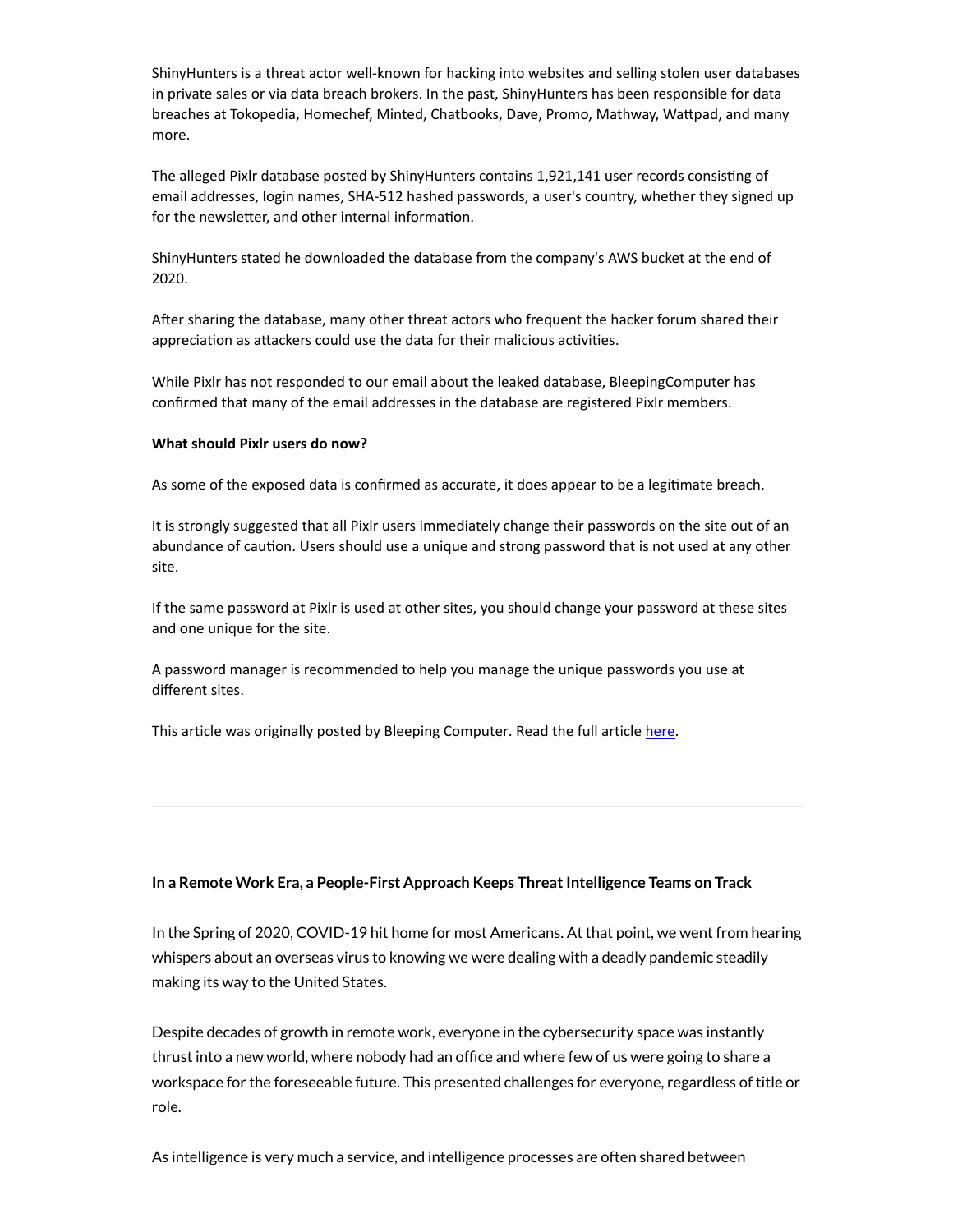teammates, we all knew we were going to have to adapt and overcome to be successful in the "new normal," which has now lasted for longer than anyone anticipated. Now, roughly nine months later, I thought it would be a good time to talk about some of the lessons learned from this past year and what we might be able to take with us going forward.



#### **Communication Has Taken on New Meaning**

We here so much about the "value of communication" in our personal and professional relationships that as a phrase, it has almost become cliché. As a result, many of us do not really consider what we mean by "communication," which is not just talking and hearing. In a world where none of us can be in rooms together, the value of communication has become magnified. What I've learned during the pandemic is that to communicate effectively and efficiently, multiple comms avenues need to be kept open and some structure need to be placed around times when communication is required. Be we have to balance this and also not turn remote work into a world where everyone must be available 24/7. People still need to be able to shut off work as well.

For my team, this means a few dedicated Slack channels for specific purposes and a couple meetings per week with specific agendas and goals. Beyond that, and perhaps most importantly, I have a weekly 1-on-1 meeting with every member of my team. This was a learning experience for me, to be honest. I thought that would be too much for many people, but my team requested we have these … and I am so thankful they did. With the running communications of Slack, the formal communication of structured meetings, and everyone on the team having a slot each week that is 100 percent dedicated to their needs, I am able to remain confident that everyone on our team can be heard and feel connected despite our distances.

One additional item we added is a monthly virtual happy hour. This is a chance for everyone to get together on Zoom, eat some good food (at company expense), and talk about ANYTHING but work. This is not a mandatory event and we make sure this is never a work meeting. But we want to do what we can to stay connected on a human level with our teammates. This is good for the heart and soul, especially in times of rigid lockdowns like we are seeing in parts of the world.

#### **Empathy is Key**

While having communication structures in place is vital to success in a world of forced isolation, I do not believe there is much value unless leaders care about their people and are able to express that concern in authentic ways. This may be the biggest challenge for some leaders, especially those who struggle with emotional intelligence (EQ).

Unlike in the "normal" world where people may be in offices together and have regular opportunities to witness the subtle signs of trouble, there is none of that in the remote world. Leaders must take the extra time to consider the impact that this deadly pandemic, lockdowns, budget cuts, and isolation is having on their teams. I also think this has been an excellent opportunity to reconsider the value of old norms, like dress codes, schedules, and meeting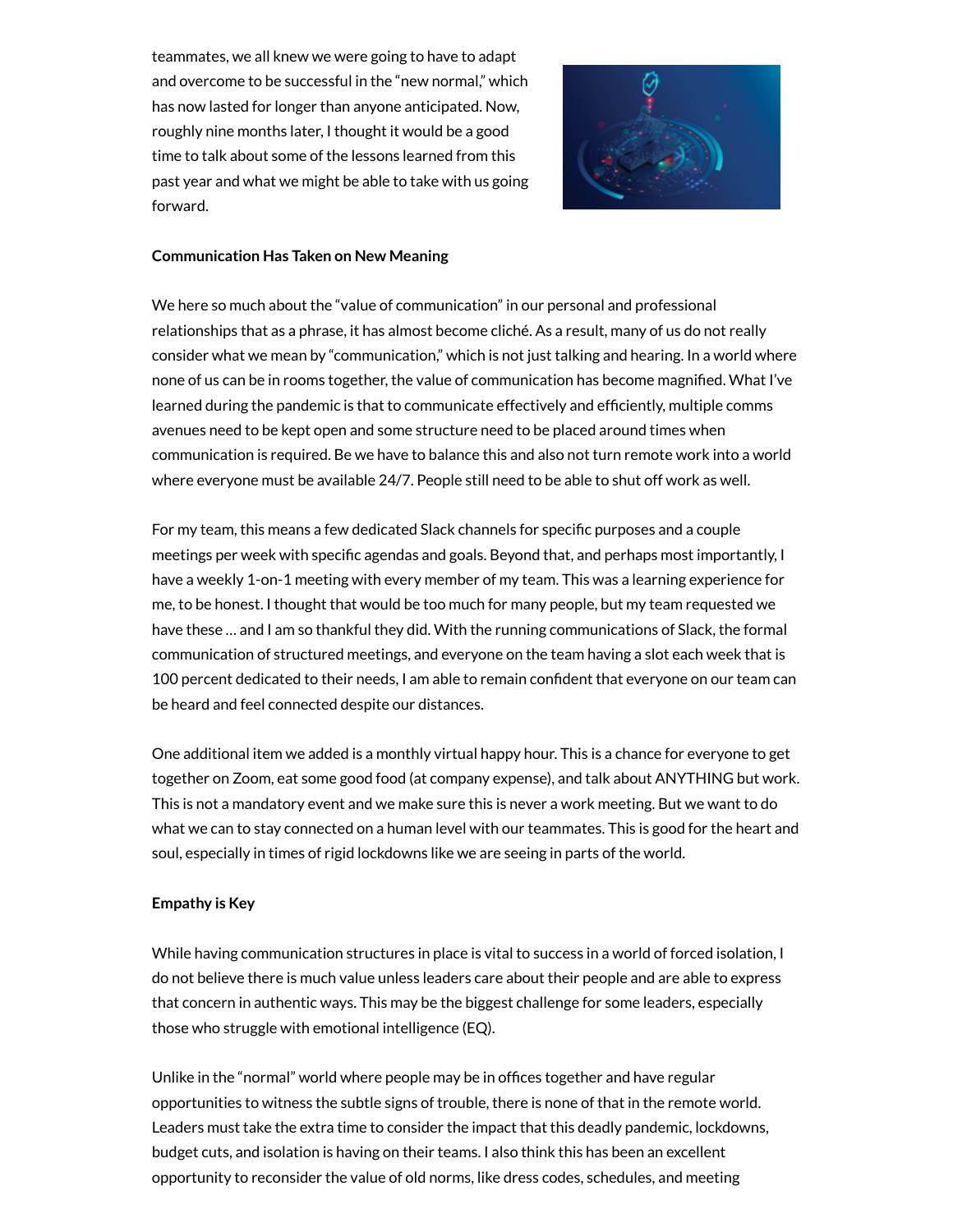protocols. Our people are trying to do their jobs while also suddenly being full-time teachers for their kids, raising pets, managing home improvements, fielding deliveries of food and other supplies, gauging medical risks, and being overwhelmed by a world that is nothing like they imagined it would be. In that light, when a dog barks or a baby cries on a Zoom call, it is not a big deal. I hope 2020 taught us to see the humanity in our teams, acknowledge it, and make sure they all know that it is OK to be a person instead of just a "human resource."

Personally, I have made extra effort in this new world to be more openly human myself. I acknowledge days when my energy is low because the world weighs heavy. I have talked about the challenges of moving from a life of significant travel to being nearly 100 percent grounded. I do not do this to burden the team or make them my therapists, but to make it acceptable to share what is really going on in our lives as we adapt. If this means a project needs another day or two to get done, we find the time. If it means encouraging someone to take a mental day off or reminding them that just because the office is always 10 feet away does not mean I expect (or want) them spending more time in it. Leaders need to recognize these struggles and proactively address them. Otherwise, we risk losing people to disconnection and depression long before we will lose them to a competitive marketplace.

#### **Adapting Strategies for Communication**

One of the most important elements of effective intelligence programs — and the area where most organizations are most likely to fail — is planning and direction. Far too many organizations are still failing to develop intelligence requirements based on the needs of their stakeholders. This can happen due to a lack of understanding of the importance of these requirements or, nearly as often, a lack of access to the stakeholders needed for an intelligence team to understand the requirements. While the former has not changed much in a fully remote world, the latter certainly has.

What we lost in the ability to meet directly with people can be a benefit in a remote world where managers and leaders  $-$  who are often the stakeholders the intelligence team needs to talk to  $$ are able to be more efficient. So, for companies trying to build new or mature existing intelligence programs, the Age of COVID has been an excellent time to capture 30-60 minutes with that hardto-find manager to get needed input regarding how the business works and what their intelligence needs might be.

#### **With Cloud-Based Tech, Continuity Can Be Maintained**

You may have noticed that I waited until nearly the end of this article to talk about the actual work. This was intentional. To me, people matter more than projects. If we take care of our people, they will almost always take care of the mission. In an entirely remote world, I've learned to rely on this thinking even more. That said, we cannot ignore how remote work has impacted our ability to get things done. In intelligence, we must consider how complicated projects will be completed when people may not be able to collaborate as they did. Also, how do we deliver those vital intelligence products to the people who need them? SOCs and Fusion Centers are not always centralized. Leadership could be almost anywhere. And, in the worst-case scenarios, we still must be able to support incident response teams even though we cannot be in the room or side-by-side working on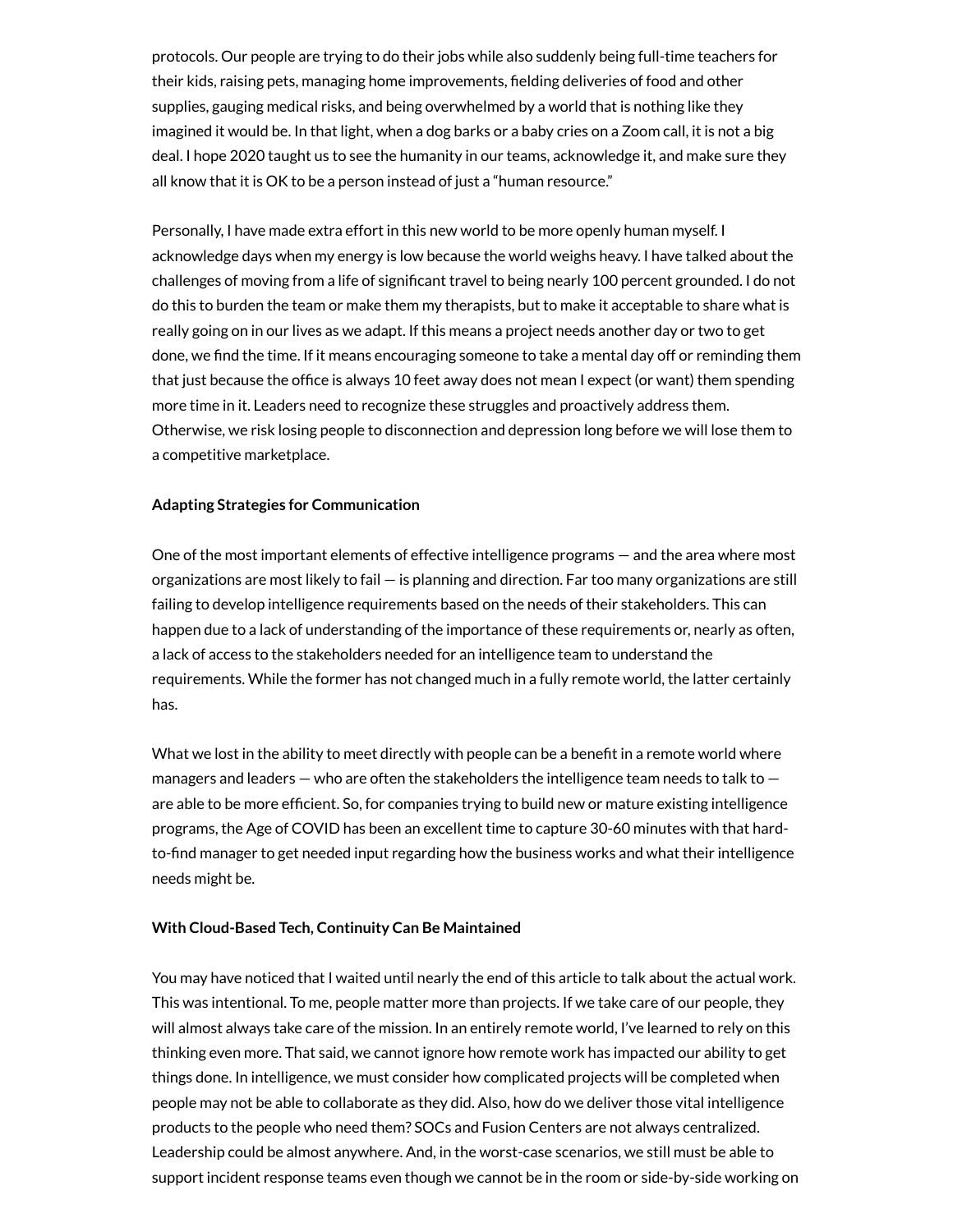issues.

Thankfully, this may be the easiest transition from on-site to remote because we are working in a time where so many tools are already designed to help us collaborate regardless of location.

What the Age of COVID highlighted to me was the importance of a systemic approach, where technologies like intelligence fed Threat Intelligence Platforms (TIP), Security Information and Event Management (SIEM), ticketing, and Security Operations and Response (SOAR) are all cloudbased and integrated. Additional dependencies on storage and collaboration in the cloud (hosted by trusted companies like Atlassian, Cisco, Google, Microsoft, and Zoom etc.) have ensured we can work on projects and talk through issues together.

While we've had to make some adjustments on what productivity looks like, and how to collaborate in day-to-day and ad-hoc cybersecurity work, we are lucky enough to work in an industry where the shift from the office to remote was well-supported by technologies most of us already owned.

#### **The Way Ahead to Success**

Eventually we will move beyond this pandemic, but what we return to may not be the "normal" we remember. Many companies are going to recognize there are significant cost savings associated with a remote workforce and reduced travel. There will also likely be some shifts in the employment landscape, as positions that were once geographically dependent move to more competitive markets. I would expect to see significant numbers of people leaving some of the more expensive US cities as people already living in less expensive places can compete for their roles at far lower labor rates.

In short, I think we will see some significant long-term impact from what we all learn in 2020 and 2021. But, with the leap forward on remote work, I think the teams that will thrive are those that are able to address the issues around communication and empathy. Because, while the technologies will certainly make us all equally (if not more) effective as we were in "the before time," people are still the heart of intelligence teams. Those who do not focus on them, particularly in a market where the geographic barriers for competition are fading, may find they lack the people to succeed in a market that was already facing a talent shortage. Those who still do not believe in EQ or people-first models – who focus almost solely on the efficiency and cost-savings lessons of this pandemic – may have the hardest time adapting to the new normal.

For the full article and more tips, check out the original posting [here](https://www.securityweek.com/remote-work-era-people-first-approach-keeps-threat-intelligence-teams-track?utm_source=feedburner&utm_medium=feed&utm_campaign=Feed%3A+Securityweek+%28SecurityWeek+RSS+Feed%29).

# **Product Updates**